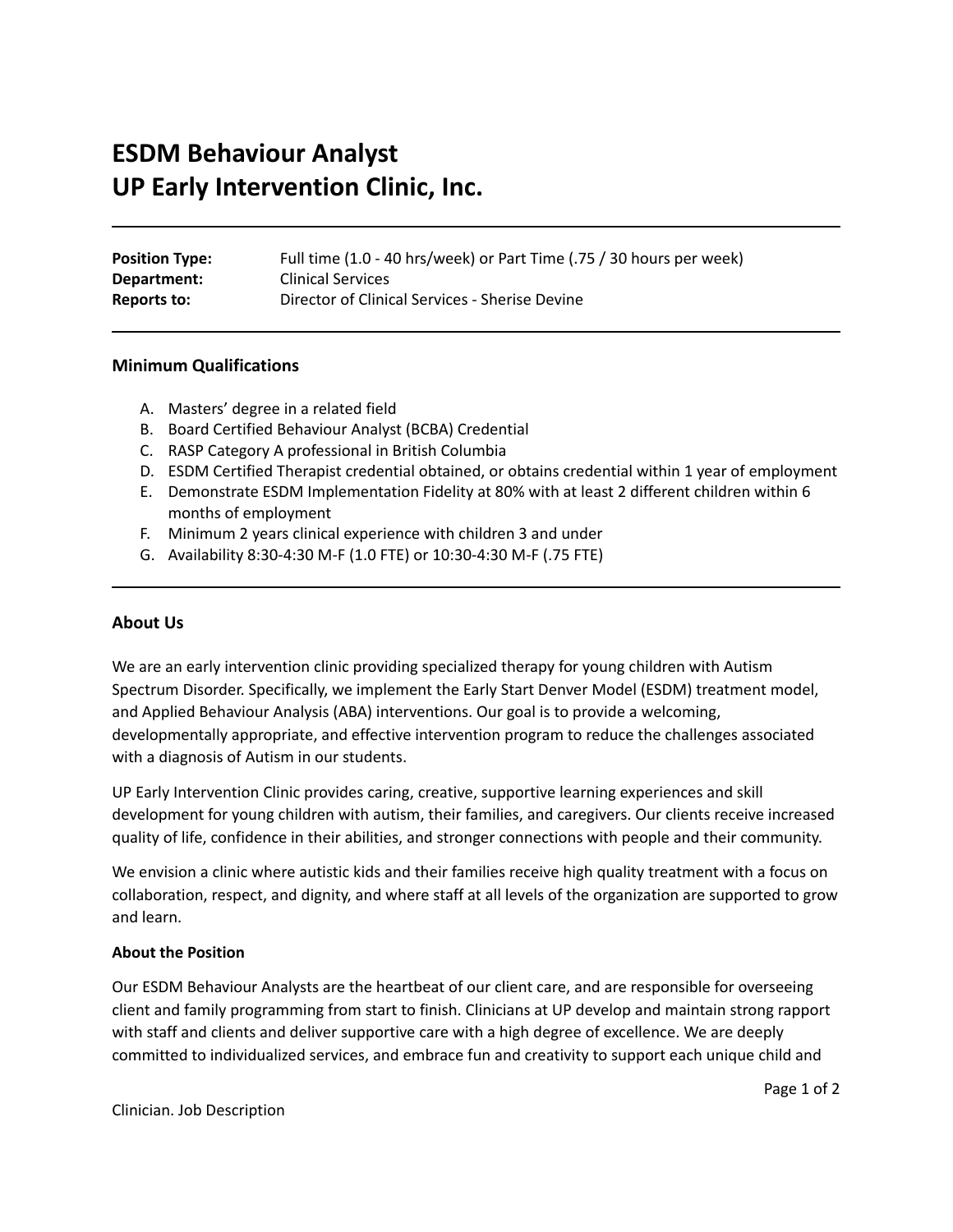family. UP will support successful candidates to achieve the ESDM Certified Therapist credential within 6 months of employment.

# **Apply now if you:**

- Have a keen attention to detail and out-of-the-box thinking.
- Are passionate about always doing better for your clients.
- Want to be a part of a strong community of like minded professionals
- Want to work in a a friendly, inviting, and inclusive environment
- Embrace collaboration and continuous learning

# **Primary Responsibilities**

- Overseeing all aspects of client care and family relationships
- Conducting initial program assessment steps
- Completing assessment reports
- Develop objectives for treatment based using evidence based practice (best available evidence, client preferences, and clinical judgment)
- Train direct care staff in plan implementation
- Monitor progress carefully
- Make modifications to intervention strategies as needed
- Report on client outcomes and caseload metrics
- Collaborate with other departments and professionals to ensure quality care
- Provide training, support, and coaching to junior and senior Behaviour Interventionists
- Work collaboratively with the clinical team
- Conduct treatment fidelity evaluations with BI's
- Attend regular clinical and professional development meetings and events
- Attend individual mentorship meetings
- Maintain credentials

# **Benefits of working at UP**

- Competitive Salary
- Employed position with standard employment benefits (Stat holiday pay, vacation pay, sick pay, EI, CPP, and source tax deductions)
- Health Benefits (Healthcare Spending Account)
- Free On-Site Parking
- Option to complete some work from home
- Administrative support so that you can focus on your clinical work
- Clinic environment set up for optimal learning in NDBI programming
- Working with experienced behaviour interventionists due to our clinic's low staff turnover rate and supportive internal training program
- Access to our resource library, CEU's, and professional development events
- Continuing Education training budget